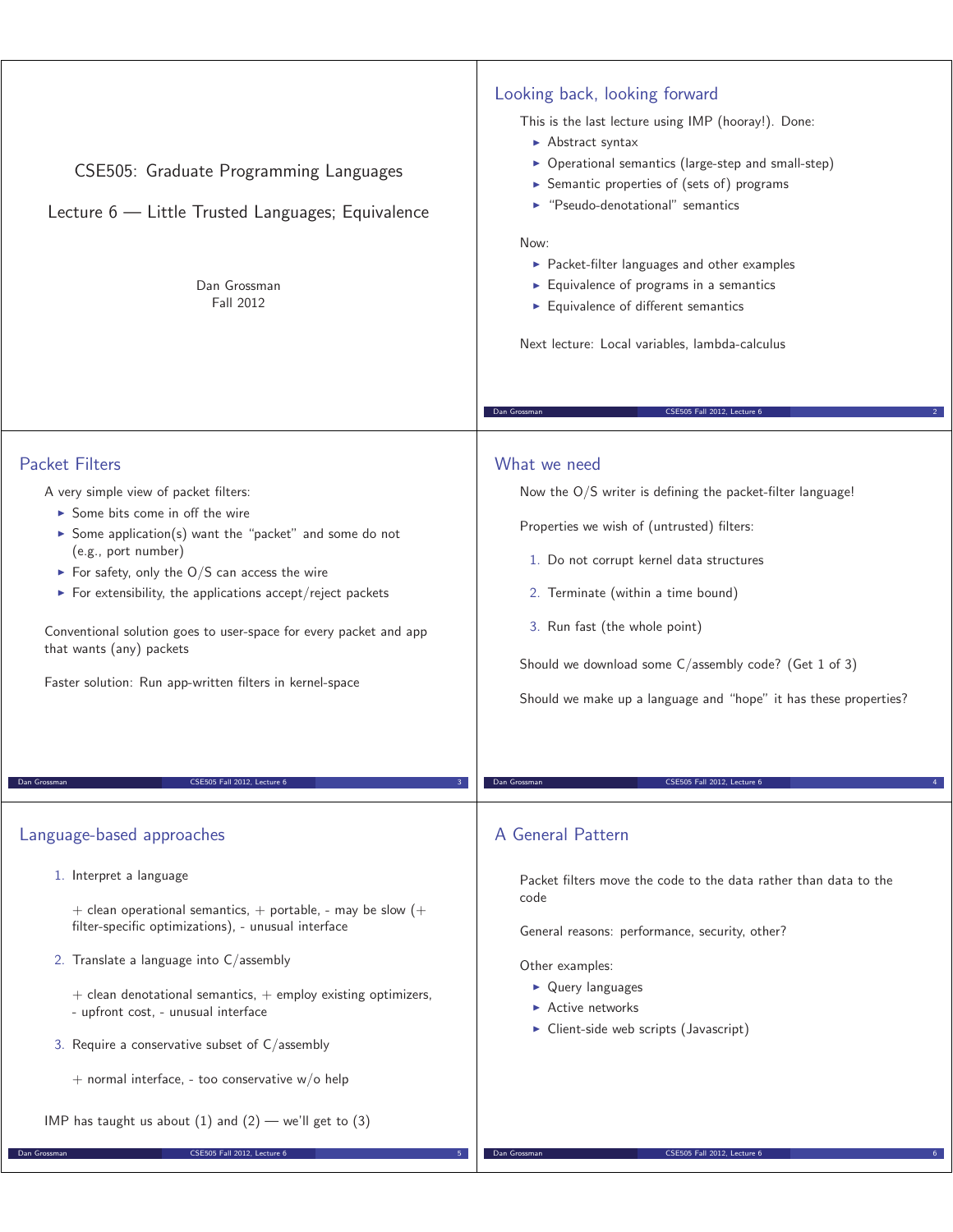| Equivalence motivation                                                                                                     | What is equivalence?                                                                                                                                       |
|----------------------------------------------------------------------------------------------------------------------------|------------------------------------------------------------------------------------------------------------------------------------------------------------|
|                                                                                                                            | Equivalence depends on what is observable!                                                                                                                 |
| $\triangleright$ Program equivalence (we change the program):                                                              | Partial I/O equivalence (if terminates, same ans)                                                                                                          |
| $\triangleright$ code optimizer<br>$\triangleright$ code maintainer                                                        | $\triangleright$ while 1 skip equivalent to everything                                                                                                     |
|                                                                                                                            | $\triangleright$ not transitive                                                                                                                            |
| Semantics equivalence (we change the language):<br>$\triangleright$ interpreter optimizer                                  | $\triangleright$ Total I/O equivalence (same termination behavior, same ans)<br>Total heap equivalence (same termination behavior, same                    |
| $\blacktriangleright$ language designer<br>• (prove properties for equivalent semantics with easier proof)                 | heaps)                                                                                                                                                     |
|                                                                                                                            | All (almost all?) variables have the same value<br>Equivalence plus complexity bounds                                                                      |
| Note: Proofs may seem easy with the right semantics and lemmas                                                             | If $O(2^{n^n})$ really equivalent to $O(n)$ ?                                                                                                              |
| $\triangleright$ (almost never start off with right semantics and lemmas)                                                  | In the "runs within 10ms of each other" important?<br>Syntactic equivalence (perhaps with renaming)                                                        |
| Note: Small-step operational semantics often has harder proofs,                                                            | $\triangleright$ Too strict to be interesting?                                                                                                             |
| but models more intesting things                                                                                           | In PL, equivalence most often means total I/O equivalence                                                                                                  |
|                                                                                                                            |                                                                                                                                                            |
| CSE505 Fall 2012, Lecture 6<br>Dan Grossman                                                                                | CSE505 Fall 2012, Lecture 6<br>Dan Grossman                                                                                                                |
| Program Example: Strength Reduction                                                                                        | Program Example: Nested Strength Reduction                                                                                                                 |
|                                                                                                                            |                                                                                                                                                            |
| Motivation: Strength reduction<br>A common compiler optimization due to architecture issues                                | Theorem: If $e'$ has a subexpression of the form $e * 2$ ,<br>then $H$ ; $e' \Downarrow c'$ if and only if $H$ ; $e'' \Downarrow c'$                       |
|                                                                                                                            | where $e''$ is $e'$ with $e * 2$ replaced with $e + e$                                                                                                     |
| Theorem: $H$ ; $e * 2 \Downarrow c$ if and only if $H$ ; $e + e \Downarrow c$                                              | First some useful metanotation:                                                                                                                            |
| Proof sketch:                                                                                                              | $C ::= [\cdot]   C + e   e + C   C * e   e * C$                                                                                                            |
| ▶ Prove separately for each direction                                                                                      |                                                                                                                                                            |
|                                                                                                                            | $C[e]$ is "C with e in the hole" (inductive definition of "stapling")                                                                                      |
| Invert the assumed derivation, use hypotheses plus a little<br>math to derive what we need                                 | Crisper statement of theorem:                                                                                                                              |
|                                                                                                                            | $H: C[e * 2] \Downarrow c'$ if and only if $H: C[e + e] \Downarrow c'$                                                                                     |
| • Hmm, doesn't use induction. That's because this theorem<br>isn't very useful                                             | Proof sketch: By induction on structure ("syntax height") of $C$                                                                                           |
|                                                                                                                            | The base case $(C = [\cdot])$ follows from our previous proof<br>The rest is a long, tedious, (and instructive!) induction                                 |
|                                                                                                                            |                                                                                                                                                            |
| CSE505 Fall 2012, Lecture 6<br>Dan Grossman                                                                                | CSE505 Fall 2012, Lecture 6<br>Dan Grossman                                                                                                                |
| Proof reuse                                                                                                                | Small-step program equivalence                                                                                                                             |
| As we cannot emphasize enough, proving is just like programming                                                            | These sort of proofs also work with small-step semantics (e.g., our                                                                                        |
|                                                                                                                            | IMP statements), but tend to be more cumbersome, even to state.                                                                                            |
| The proof of nested strength reduction had nothing to do with                                                              |                                                                                                                                                            |
| $e * 2$ and $e + e$ except in the base case where we used our<br>previous theorem                                          | Example: The statement-sequence operator is associative. That is,<br>(a) For all n, if $H$ ; $s_1$ ; $(s_2; s_3) \rightarrow^n H'$ ; skip then there exist |
|                                                                                                                            | $H''$ and $n'$ such that $H$ ; $(s_1; s_2); s_3 \rightarrow^{n'} H''$ ; skip and                                                                           |
| A much more useful theorem would parameterize over the base<br>case so that we could get the "nested $X$ " theorem for any | $H''(ans) = H'(ans).$                                                                                                                                      |
| appropriate $X$ :                                                                                                          | (b) If for all n there exist $H'$ and $s'$ such that<br>$H$ ; $s_1$ ; $(s_2; s_3)$ $\rightarrow^n$ $H'$ ; $s'$ , then for all $n$ there exist $H''$        |
| If $(H : e_1 \Downarrow c$ if and only if $H : e_2 \Downarrow c$ ,                                                         | and s'' such that $H$ ; $(s_1; s_2); s_3 \rightarrow^n H''$ ; s''.                                                                                         |
| then $(H: C[e_1] \Downarrow c'$ if and only if $H: C[e_2] \Downarrow c'$                                                   | (Proof needs a much stronger induction hypothesis.)                                                                                                        |
| The proof is identical except the base case is "by assumption"                                                             | One way to avoid it: Prove large-step and small-step semantics                                                                                             |
|                                                                                                                            | equivalent, then prove program equivalences in whichever is easier.                                                                                        |
|                                                                                                                            |                                                                                                                                                            |

**Dan Grossman CSES05 Fall 2012, Lecture 6** 12

**Dan Grossman** CSE505 Fall 2012, Lecture 6 11 11 120 April 2012 11 11 120 April 2012 11 120 April 2012 11 120 April 2012 11 120 April 2012 11 120 April 2012 11 120 April 2012 120 April 2012 120 April 2012 120 April 2012 12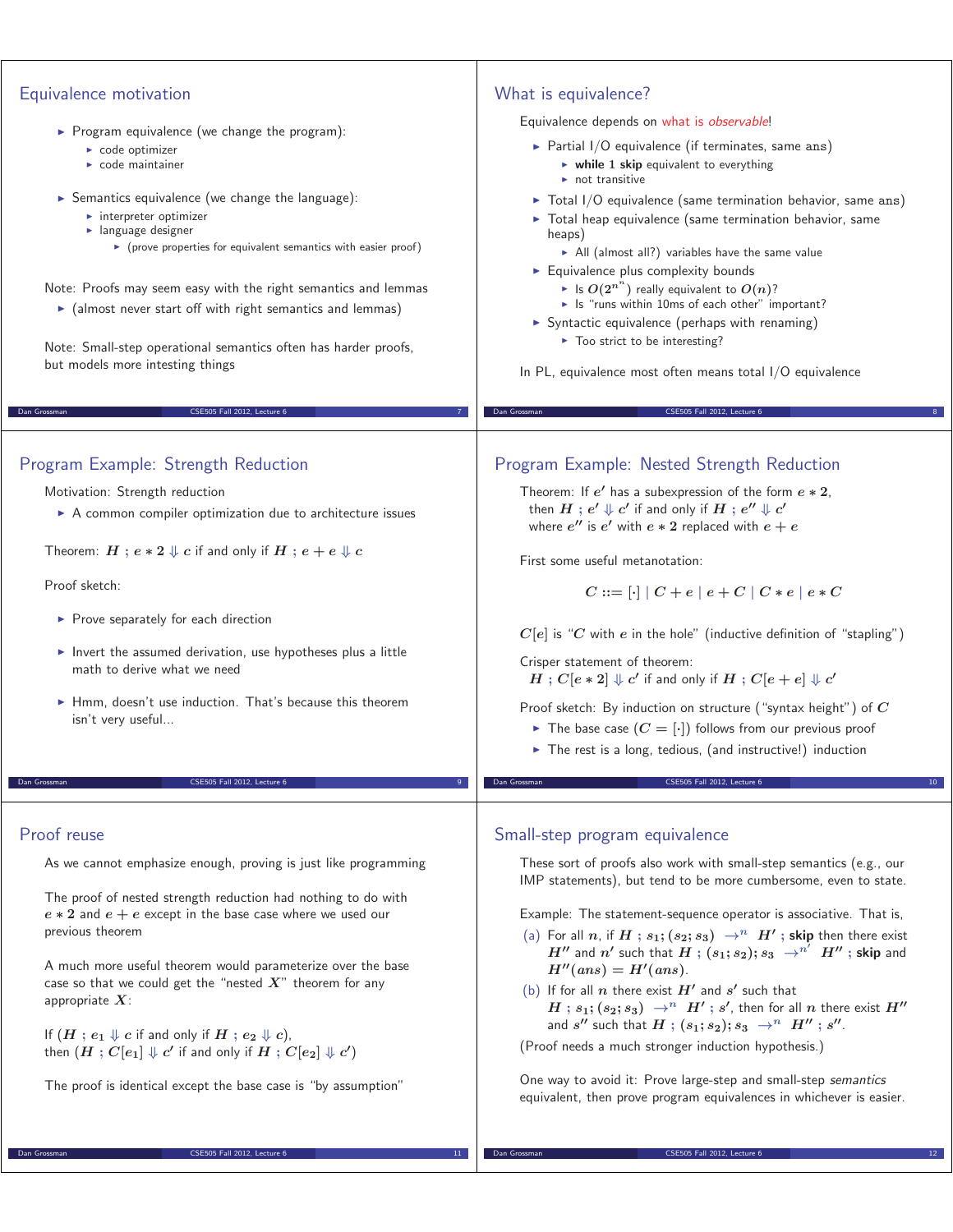# Language Equivalence Example

IMP w/o multiply large-step:

$$
\begin{array}{ccc}\n\text{CONT} & & \text{VAR} \\
\hline\nH \,; \,c \Downarrow c & & \overline{H} \,; x \Downarrow H(x)\n\end{array}\n\qquad\n\begin{array}{c}\n\text{ADD} \\
\hline\nH \,; \,e_1 \Downarrow c_1 & H \,; e_2 \Downarrow c_2 \\
\hline\nH \,; e_1 + e_2 \Downarrow c_1 + e_2\n\end{array}
$$

IMP w/o multiply small-step:

**SLEFT** 

$$
\frac{\text{svar}}{H: x \to H(x)}
$$

$$
\frac{\text{SADD}}{H\colon c_1+c_2\to c_1+c_2}
$$

$$
\overset{\text{SRIGHT}}{\mathbf{H}} \mathbf{B} \rightarrow \mathbf{e}'
$$

**2**

$$
\frac{H; \, e_1 \rightarrow e_1'}{H; \, e_1 + e_2 \rightarrow e_1' + e_2} \qquad \qquad \frac{H; \, e_2 \rightarrow e_2'}{H; \, e_1 + e_2 \rightarrow e_1 + e_2'}
$$

Theorem: Semantics are equivalent:  $H$ ;  $e \Downarrow c$  if and only if  $H$ ;  $e \rightarrow^* c$ 

Dan Grossman CSE505 Fall 2012, Lecture 6 13 November 2013, Lecture 6 13 November 2013

Proof: We prove the two directions separately...

### Part 1, continued

First assume  $H$  **;**  $e \Downarrow c$  and show  $\exists n$ .  $H$ **;**  $e \rightarrow^n c$ 

Lemma (prove it!): If  $H$ ;  $e \rightarrow^n e'$ , then  $H$ ;  $e_1 + e \rightarrow^n e_1 + e'$ and  $H$ ;  $e + e_2 \rightarrow^n e' + e_2$ .

Given the lemma, prove by induction on derivation of  $H$ ;  $e \Downarrow c$ 

- ...

 $\blacktriangleright$  ADD: Derivation with ADD implies  $e = e_1 + e_2$ ,  $c = c_1 + c_2$ ,  $H$ ;  $e_1 \Downarrow c_1$ , and  $H$ ;  $e_2 \Downarrow c_2$  for some  $e_1, e_2, c_1, c_2$ . By induction (twice),  $\exists n_1, n_2$ .  $H$ ;  $e_1 \rightarrow^{n_1} c_1$  and *H***;**  $e_2 \to^{n_2} c_2$ . So by our lemma  $H$ ;  $e_1 + e_2 \rightarrow^{n_1} c_1 + e_2$  and *H*<sub>**;**  $c_1 + e_2 \rightarrow^{n_2} c_1 + c_2$ .</sub> By SADD  $H$ **;**  $c_1 + c_2 \rightarrow c_1 + c_2$ . So  $H$ ;  $e_1 + e_2 \rightarrow^{n_1+n_2+1} c$ .

### Part 2, key lemma

Lemma: If  $H$ ;  $e \rightarrow e'$  and  $H$  ;  $e' \Downarrow c$ , then  $H$  ;  $e \Downarrow c$ .

Prove the lemma by induction on derivation of  $H$ ;  $e \rightarrow e'$ :

 $\triangleright$  SVAR: Derivation with SVAR implies  $e$  is some  $x$  and  $e' = H(x) = c$ , so derive, by VAR,  $H : x \Downarrow H(x)$ .

 $CSE505$  Fall 2012, Lecture  $6$ 

- $\triangleright$  SADD: Derivation with SADD implies *e* is some  $c_1 + c_2$  and  $e' = c_1 + c_2 = c$ , so derive, by ADD and two CONST,  $H$ ;  $c_1 + c_2 \Downarrow c_1 + c_2$ .
- $\blacktriangleright$  SLEFT: Derivation with SLEFT implies  $e = e_1 + e_2$  and  $e'=e_1'+e_2$  and  $H;\, e_1\to e_1'$  for some  $e_1,e_2,e_1'.$  $\textsf{Since } e' = e'_1 + e_2 \text{ inverting assumption } H \text{ ; } e' \Downarrow c \text{ gives }$  $H$ ;  $e'_1 \Downarrow c_1$ ,  $H$ ;  $e_2 \Downarrow c_2$  and  $c = c_1 + c_2$ . Applying the induction hypothesis to  $H$ ;  $e_1 \rightarrow e'_1$  and  $H$  ;  $e'_1 \Downarrow c_1$  gives  $H$  ;  $e_1 \Downarrow c_1$ . So use ADD,  $H$  ;  $e_1 \Downarrow c_1$ , and  $H$  ;  $e_2 \Downarrow c_2$  to derive  $H$ ;  $e_1 + e_2 \Downarrow c_1 + c_2$ . • SRIGHT: Analogous to SLEFT

Dan Grossman CSE505 Fall 2012, Lecture 6 17

## Proof, part 1

First assume  $H$ ;  $e \Downarrow c$  and show  $\exists n. H$ ;  $e \rightarrow^n c$ 

Lemma (prove it!): If  $H$ ;  $e \rightarrow^n e'$ , then  $H$ ;  $e_1 + e \rightarrow^n e_1 + e'$ and  $H$ ;  $e + e_2 \rightarrow e^r + e_2$ .

- ► Proof by induction on *n*
- Inductive case uses SLEFT and SRIGHT

Given the lemma, prove by induction on derivation of  $H$ ;  $e \Downarrow c$ 

- $\triangleright$  CONST: Derivation with CONST implies  $e = c$ , and we can derive  $H: c \rightarrow 0$  *c*
- $\triangleright$  VAR: Derivation with VAR implies  $e = x$  for some x where  $H(x) = c$ , so derive  $H$ ;  $e \rightarrow$ <sup>1</sup> *c* with SVAR

Dan Grossman CSE505 Fall 2012, Lecture 6 14

 $\blacktriangleright$  ADD: ...

### Proof, part 2

Now assume  $\exists n$ .  $H$ ;  $e \rightarrow^n c$  and show  $H$  ;  $e \Downarrow c$ .

Proof by induction on *n*:

- $\blacktriangleright$   $n = 0$ : *e* is *c* and CONST lets us derive  $H$  ;  $c \Downarrow c$
- $\blacktriangleright$   $n > 0$ : (Clever: break into *first* step and remaining ones) *∃e-* . *H***;** *e → e-* and *H***;** *e- <sup>→</sup>n−***<sup>1</sup>** *<sup>c</sup>*. By induction  $H$  **;**  $e' \Downarrow c$ . So this lemma suffices: If  $H$ ;  $e \rightarrow e'$  and  $H$  ;  $e' \Downarrow c$ , then  $H$ ;  $e \Downarrow c$ .

CSE505 Fall 2012, Lecture 6

Prove the lemma by induction on derivation of  $H$ ;  $e \rightarrow e'$ :

- $\blacktriangleright$  SVAR: ...
- $\blacktriangleright$  SADD: ...
- $\blacktriangleright$  SLEFT: ...
- $\triangleright$  SRIGHT: ...

#### The cool part, redux

Step through the SLEFT case more visually:

By assumption, we must have derivations that look like this:

$$
\dfrac{H;\, e_1 \rightarrow e_1'}{H;\, e_1+e_2 \rightarrow e_1'+e_2} \qquad \dfrac{H;\, e_1'\Downarrow c_1 \quad \, H;\, e_2\Downarrow c_2}{H;\, e_1'+e_2\Downarrow c_1+c_2}
$$

Grab the hypothesis from the left and the left hypothesis from the right and use induction to get  $H$ ;  $e_1 \Downarrow c_1$ .

Now go grab the one hypothesis we haven't used yet and combine it with our inductive result to derive our answer:

$$
\frac{H~;~e_1 \Downarrow c_1~~H~;~e_2 \Downarrow c_2}{H~;~e_1+e_2 \Downarrow c_1+c_2}
$$

Dan Grossman CSE505 Fall 2012, Lecture 6 18